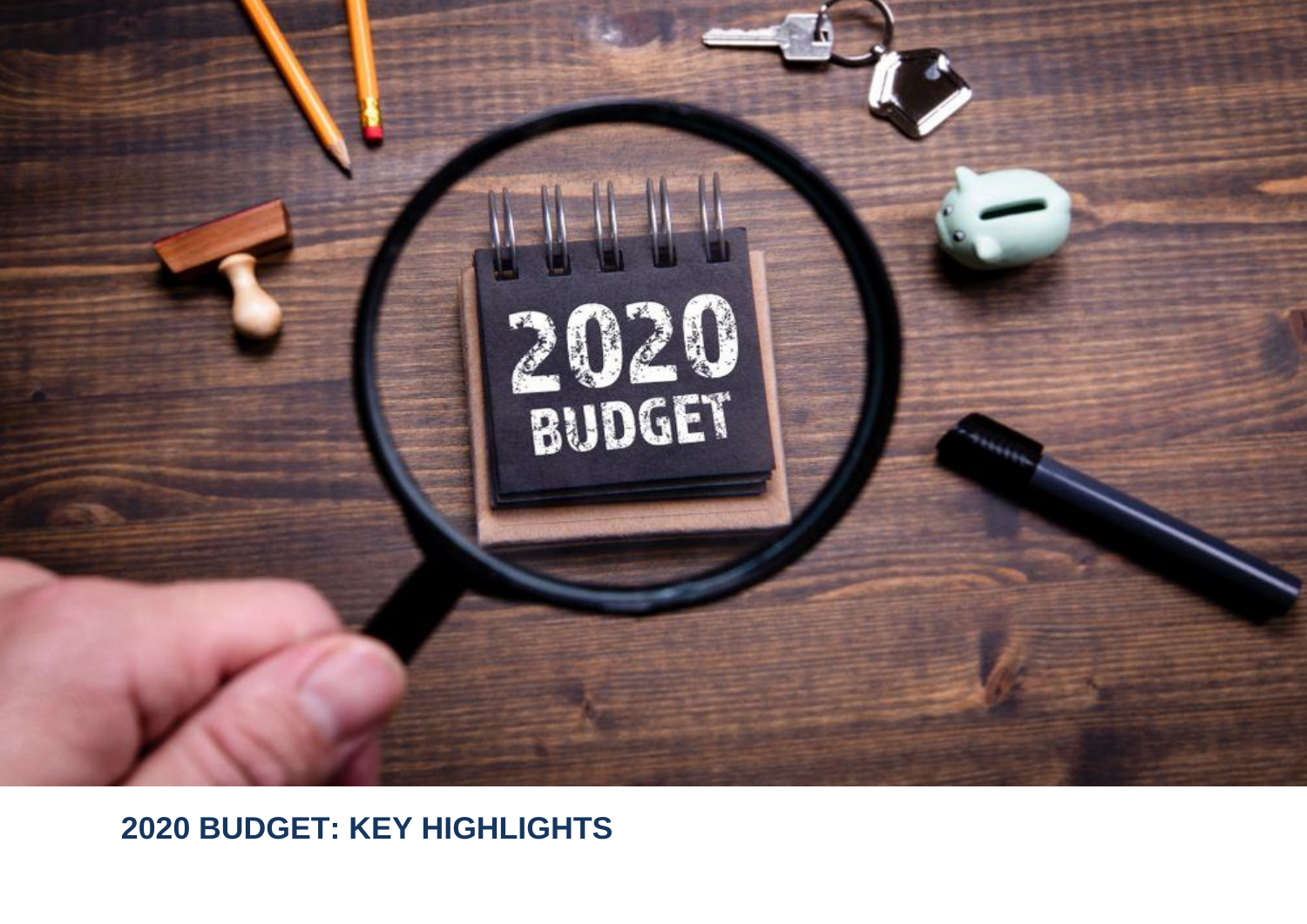Economic **Performance** 

Direct Tax

Indirect Tax

**Pensioners** 

Immovable Property

Domestic Business and Credits

Anti Tax Avoidance

Social

Other Measures

On 14 October 2019 the Budget for the 2020 legislature was presented to the Parliament of Malta.

**OVERVIEW**

Combating climate change is an item which is high on the Government's agenda - on its efforts the Government shall propose a national strategy with the aim of making Malta carbon neutral by 2050. In order to curb the use of plastic, single use plastic shall be banned by 1 January 2021.

A substantial amount of incentives were introduced in relation to the elderly whereby various pension related measures and bonuses were mentioned.

A series of incentives and measures were introduced with respect to immovable property in order to ease the issue of affordable housing in Malta. In fact, the Minister for Finance announced that the Government secured another year of the First Time and Second Time Buyer's scheme.

**Climate change incentives**

> **Housing incentives**

**Personal bonuses and incentives**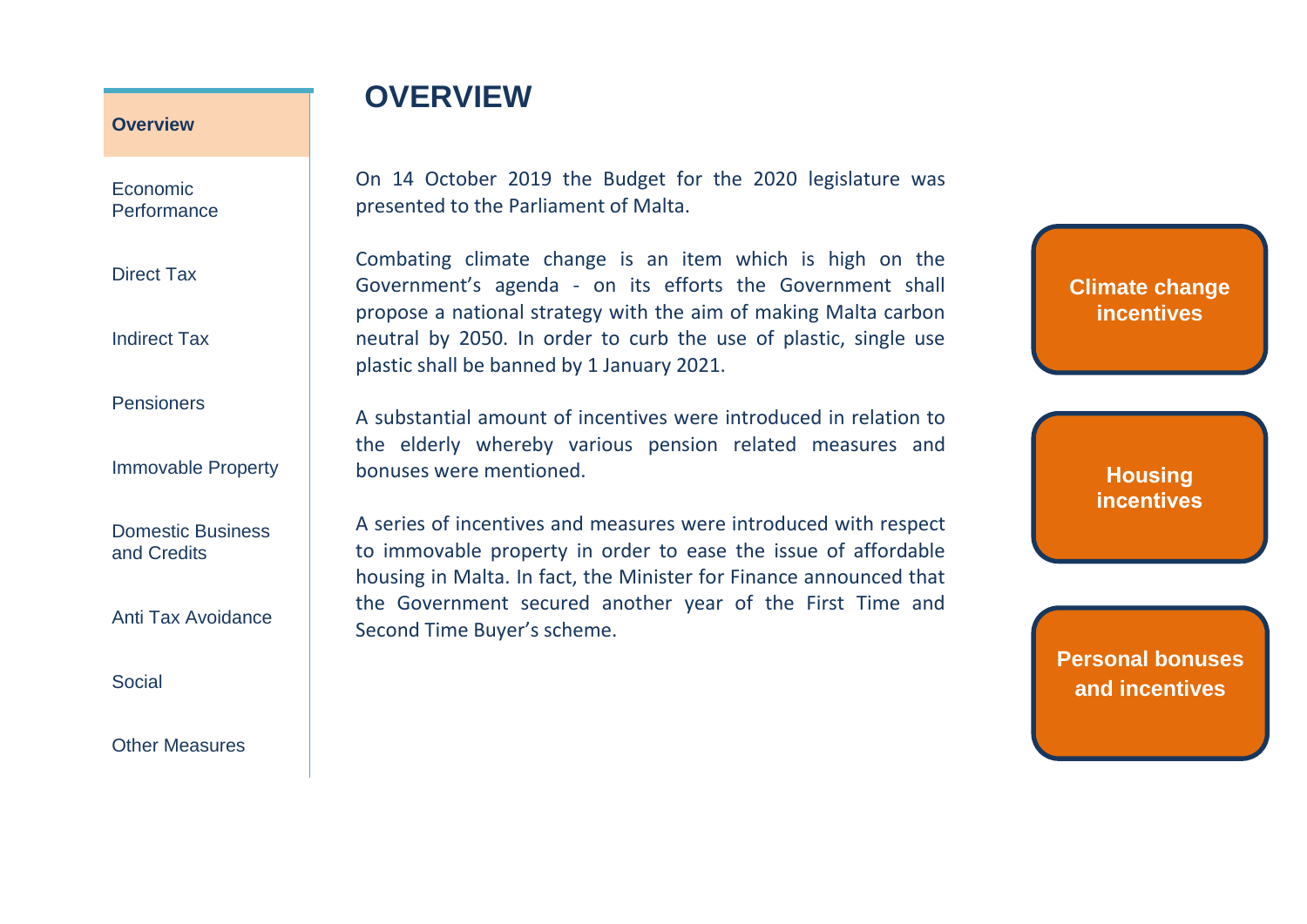### **ECONOMIC PERFORMANCE**

#### **Overview**

#### **Economic Performance**

Direct Tax

Indirect Tax

**Pensioners** 

Immovable Property

Domestic Business and Credits

Anti Tax Avoidance

Social

Other Measures

### **Gross Domestic Product and Budget Surplus**

Malta's GDP growth remains strong in comparison to the European average. The Minister reported that it is expecting a surplus of 1.4% at closing 2020.

#### **Inflation**

The inflation rate has been determined at 1.6%, a decrease by 0.3% from last year.

#### **Government Debt**

The Minister reported that it is being anticipated that the Government Debt should fall to 40.4% of GDP, a drop by 2.6%.

### **Economic Growth**

The number of tourists visiting Malta has increased by 4.5% in comparison to 2018.

### **Unemployment rate**

It is expected that the employment rate will increase by 4.1% in 2020, whilst the unemployment rate will remain steady at 3.5%. It was reported that there are currently 230,000 workers in Malta, whereby 90% of the newly registered jobs being created by the private sector. Malta has been reported to have a rate of participation in employment at 74.7%, which is once again higher than the European average.



**Inflation rate of 1.6% during 2018**

**Government debt 40.4% of GDP**

**4.1% increase in the employment rate**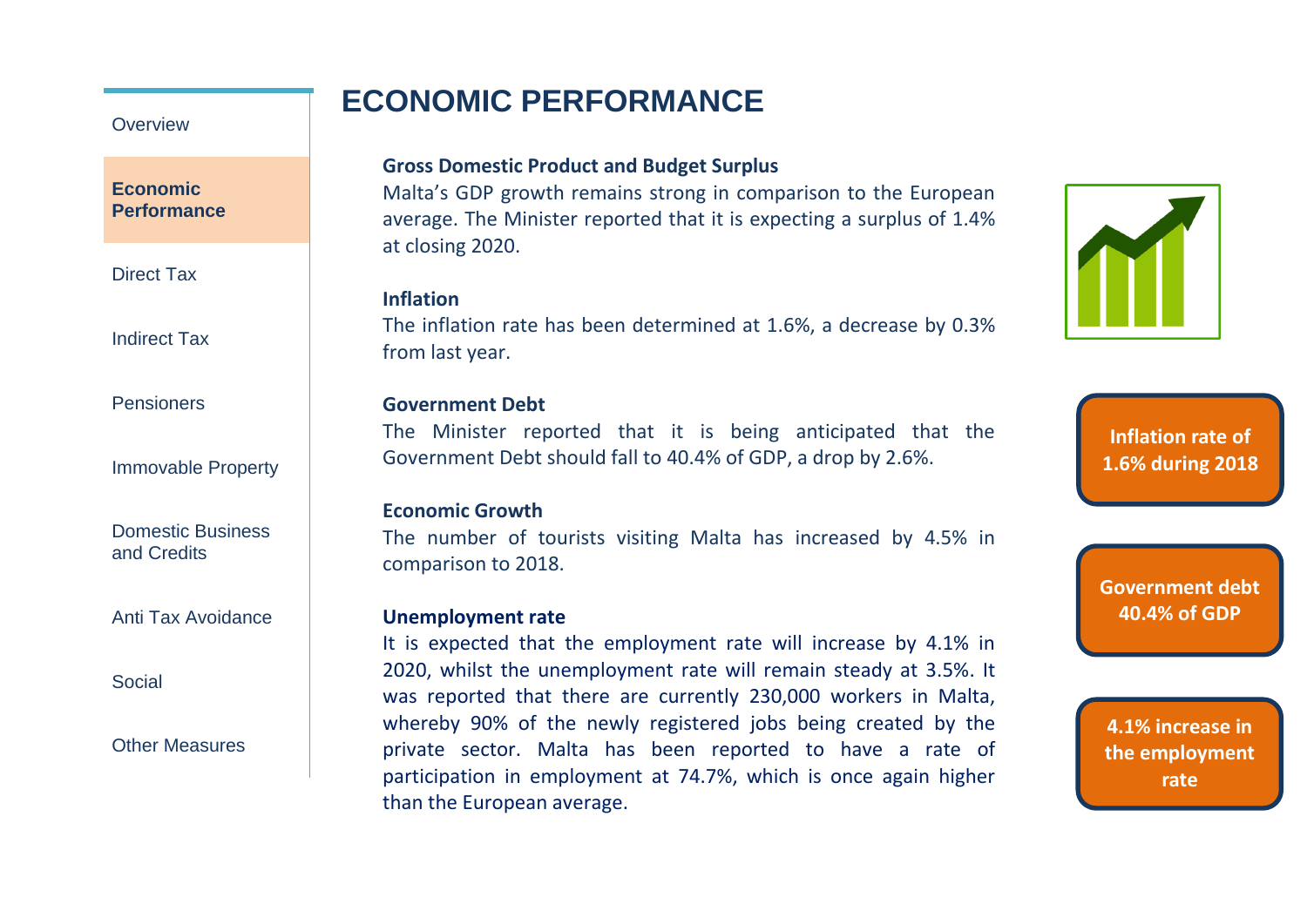Economic **Performance** 

**Direct Tax**

Indirect Tax

**Pensioners** 

Immovable Property

Domestic Business and Credits

Anti Tax Avoidance

Social

### Other Measures

### **DIRECT TAX**

- No new direct taxes or tariffs.
- Qualifying employees who earn up to a maximum of €20,000 per annum shall be taxed at a reduced rate of 15% on the first 100 overtime hours.
- A 15% withholding tax shall be introduced on the assignment of a promise of sale which shall be applicable on the first €100,000 profits.
- Individuals living in property which they received causa mortis will benefit from a reduced stamp duty rate of 3.5% on the first €175,000.
- The tax refund of €40 to €68 for employees earning less than €60,000 will be maintained in 2020, amounting to €11.5 million.
- Elimination of the provisional tax paid by pensioners rather, the amount would automatically be deducted from their pension.

| $ {\bf A}\rangle$ |
|-------------------|
| $\bullet\bullet$  |
|                   |

**No new direct taxes or tariffs**

**Employment incentives and grants**

**15% withholding tax on konvenju**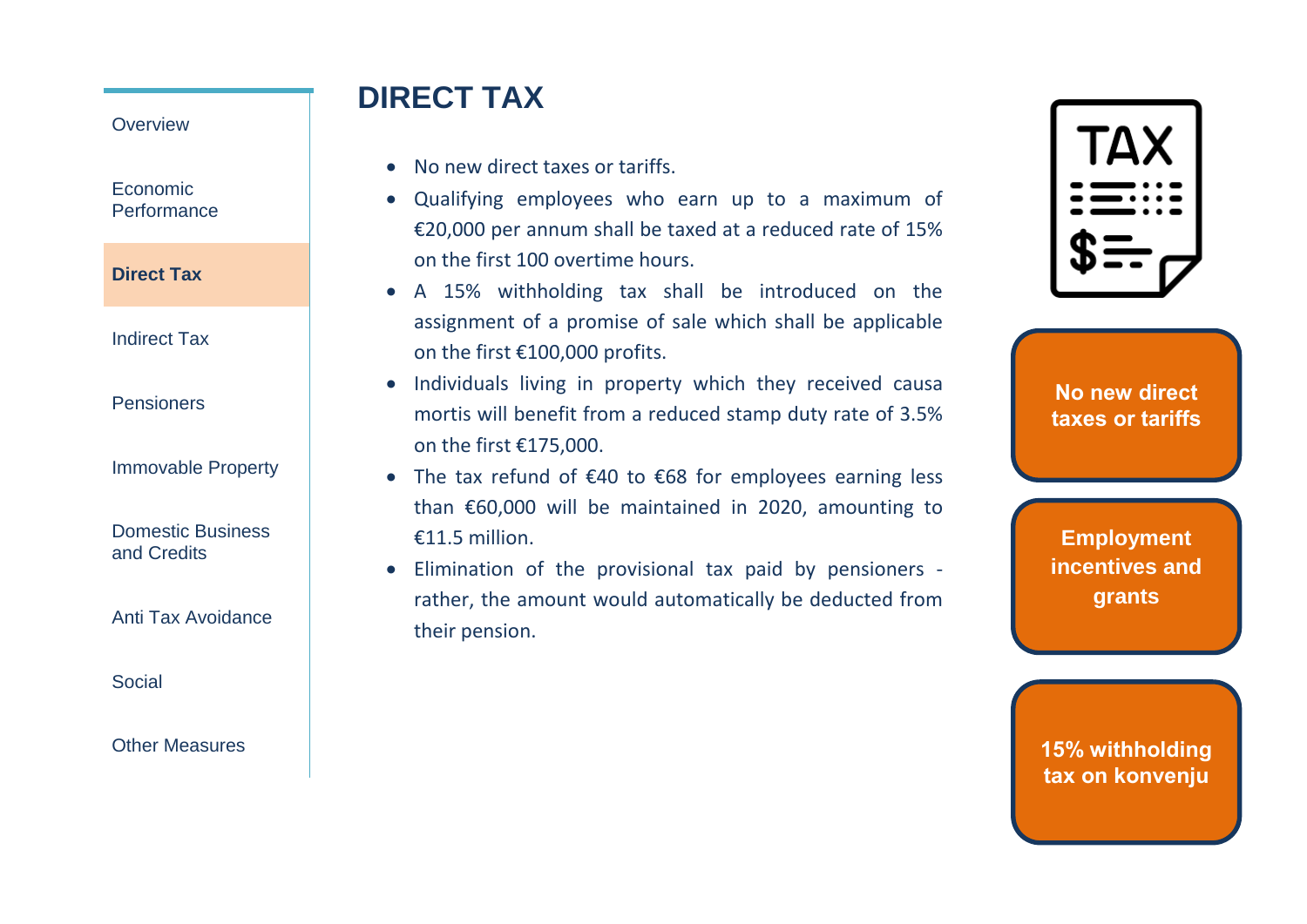Economic **Performance** 

Direct Tax

**Indirect Tax**

Pensioners

Immovable Property

Domestic Business and Credits

Anti Tax Avoidance

**Social** 

Other Measures

# **INDIRECT TAX**

- The existing VAT exemption on special apparatus bought for people with a disability will go up by €400 to €1,000.
- Extension of the scheme whereby persons who purchase bicycles or electric bikes can apply to receive a full VAT refund.
- The incentive through which buyers of electric vehicles and hybrid vehicles are not required to pay registration tax on the purchase of these vehicles, shall be extended.
- Elimination of VAT on educational training, such as distance learning.



**Increase in VAT exemption for special apparatus** 

**VAT refund for certain bikes**

**Removal of VAT on educational training**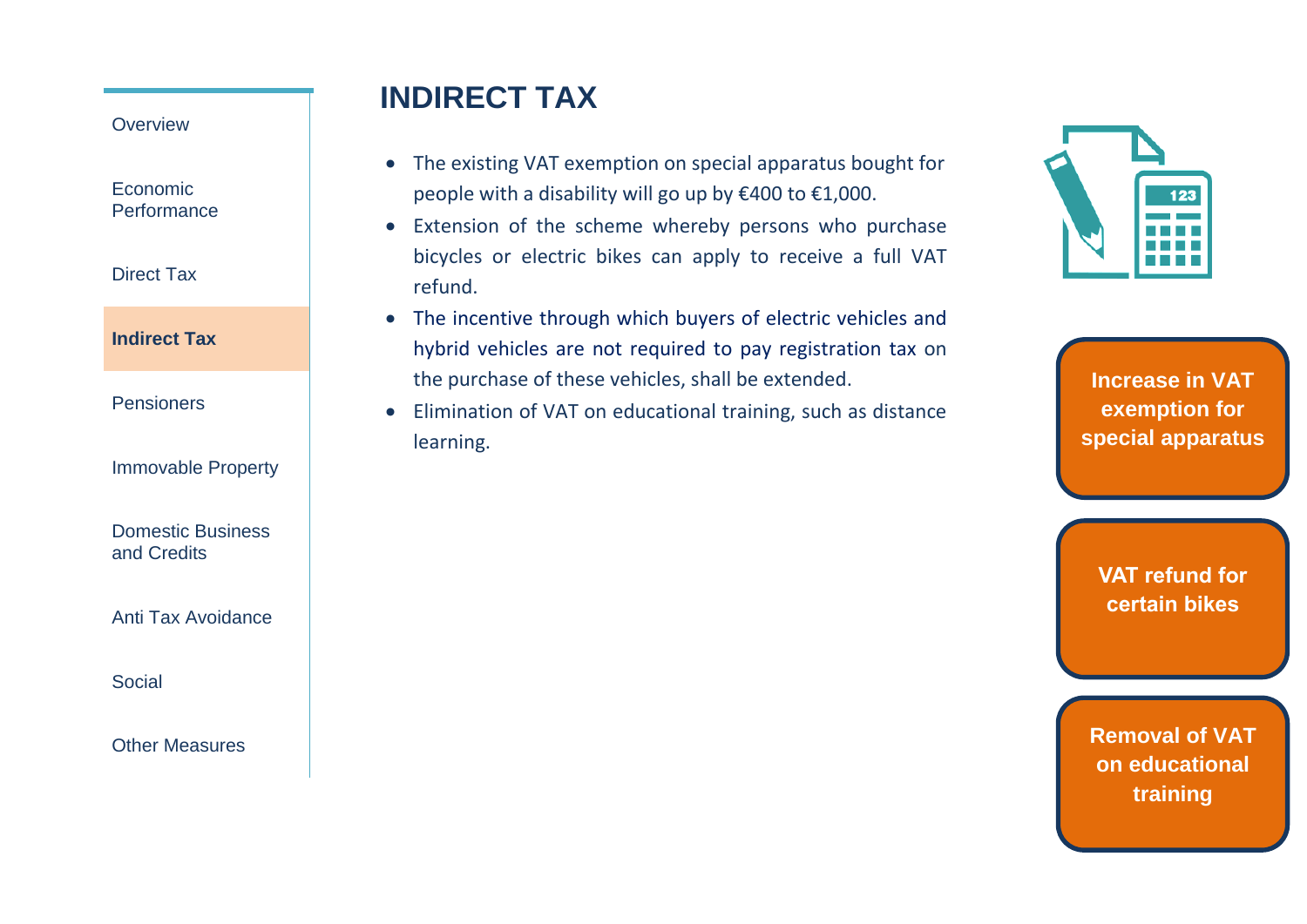# **PENSIONERS**

### **Overview**

Economic **Performance** 

Direct Tax

Indirect Tax

**Pensioners**

Immovable Property

Domestic Business and Credits

Anti Tax Avoidance

Social

Other Measures

per week for pensioners (€364 per annum).

- **•** Disability pension will increase by  $£11.40$  per week.
- The tax free bracket for pension income will be increased to €13,798, resulting in an increase of €364 per annum from last year. Married pensioners who receive a single pension would be tax exempted for the first €15,798.

Pensioners will be granted an additional €3.51 per week,

 $w = \frac{1}{2}$  is exclusive of the additional increase in the  $3.49$ we contain  $\overline{f}$ 

- Pensioners who receive a low income would receive a supplementary income amounting to €150.
- A bonus amounting between €200 and €300 would be introduced to those pensioners who do not receive a pension due to the fact that they did not pay the minimum amount of national insurance.
- The annual grant of €300 made to individuals who reach the age of 75 years will be maintained in 2020, whilst those individuals who reached the age of 80 will benefit from a €350 grant. The said incentive may also be extended to some pensioners who are living in retirement homes and are funding their own stay there. The existing Third Pillar Pension Schemes shall be retained.
- Government savings bonds similar to the *Savings Bonds* 62+ will be re-issued for a further year.



**↑ tax-free bracket pensions**

**€7 increase to pensioners**

**Pensioner Government Savings Bond**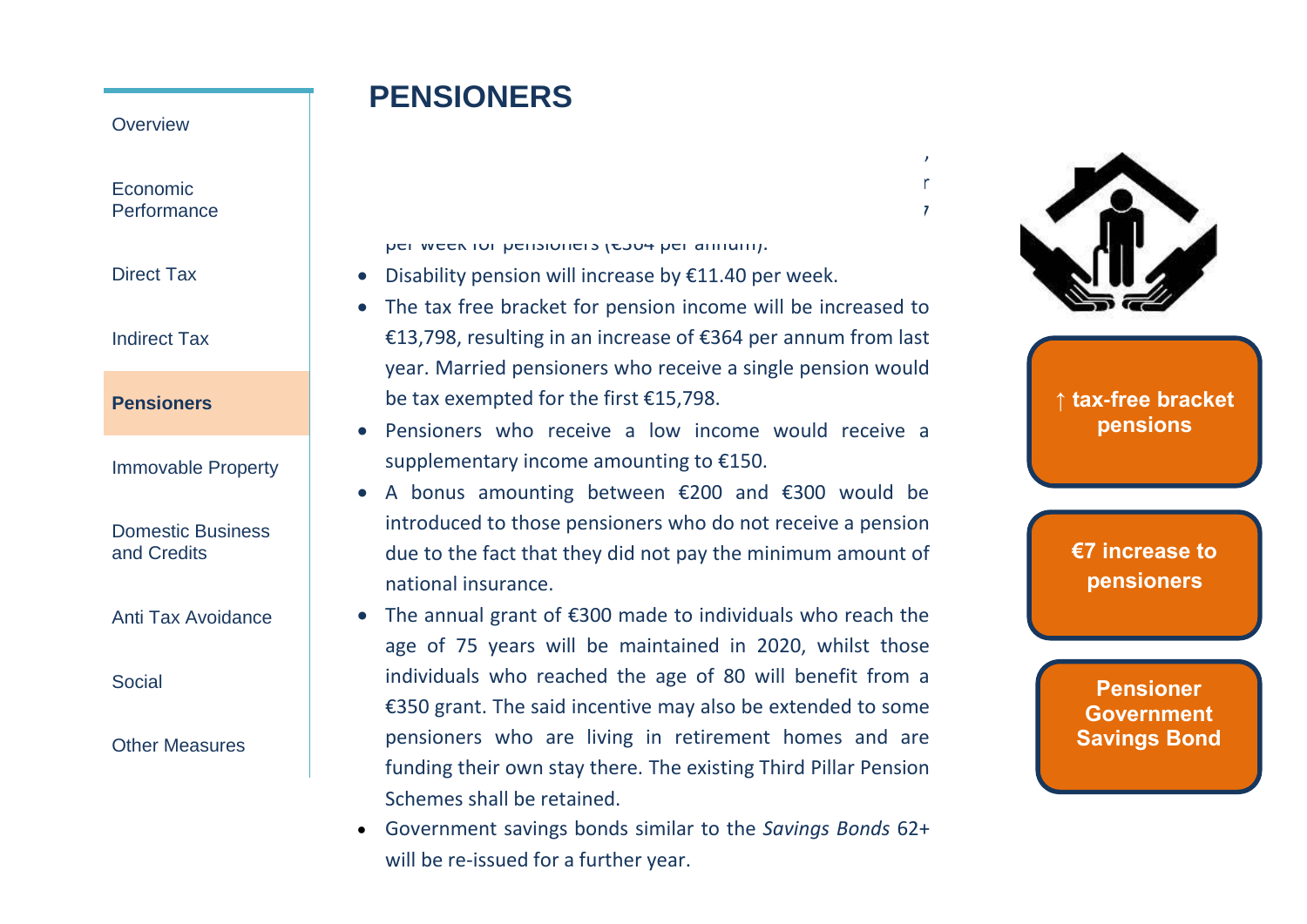Economic **Performance** 

Direct Tax

Indirect Tax

Pensioners

**Immovable Property**

Domestic Business and Credits

Anti Tax Avoidance

Social

Other Measures

# **IMMOVABLE PROPERTY**

- The First Time Buyers' scheme and the Second Time Buyers' scheme shall both be extended by another year, with the stamp duty exemption on First Time Buyer's increasing from the first €150,000 to the first €175,000.
- An incentive will be introduced for individuals earning low income who are under the age 40 who are unable to pay the 10% house purchase price down payment. The government will provide an interest free loan for payment of deposit, up to a maximum of €17,500 which must be repaid within 15 years.
- Rental aid to be provided to individuals who spend more than 25% of their income on rent.
- The current scheme on the purchase of immovable property situated in an Urban Conservation Area and in Gozo will be extended, together with the refund on the restoration costs.
- The Minister reported that the Government shall continue to restore dilapidated properties to be used as social housing.

**Extension of 1 st and 2nd Time Buyers' Schemes**

**Interest free loan to cover 10% down payment**

**Rental aid**

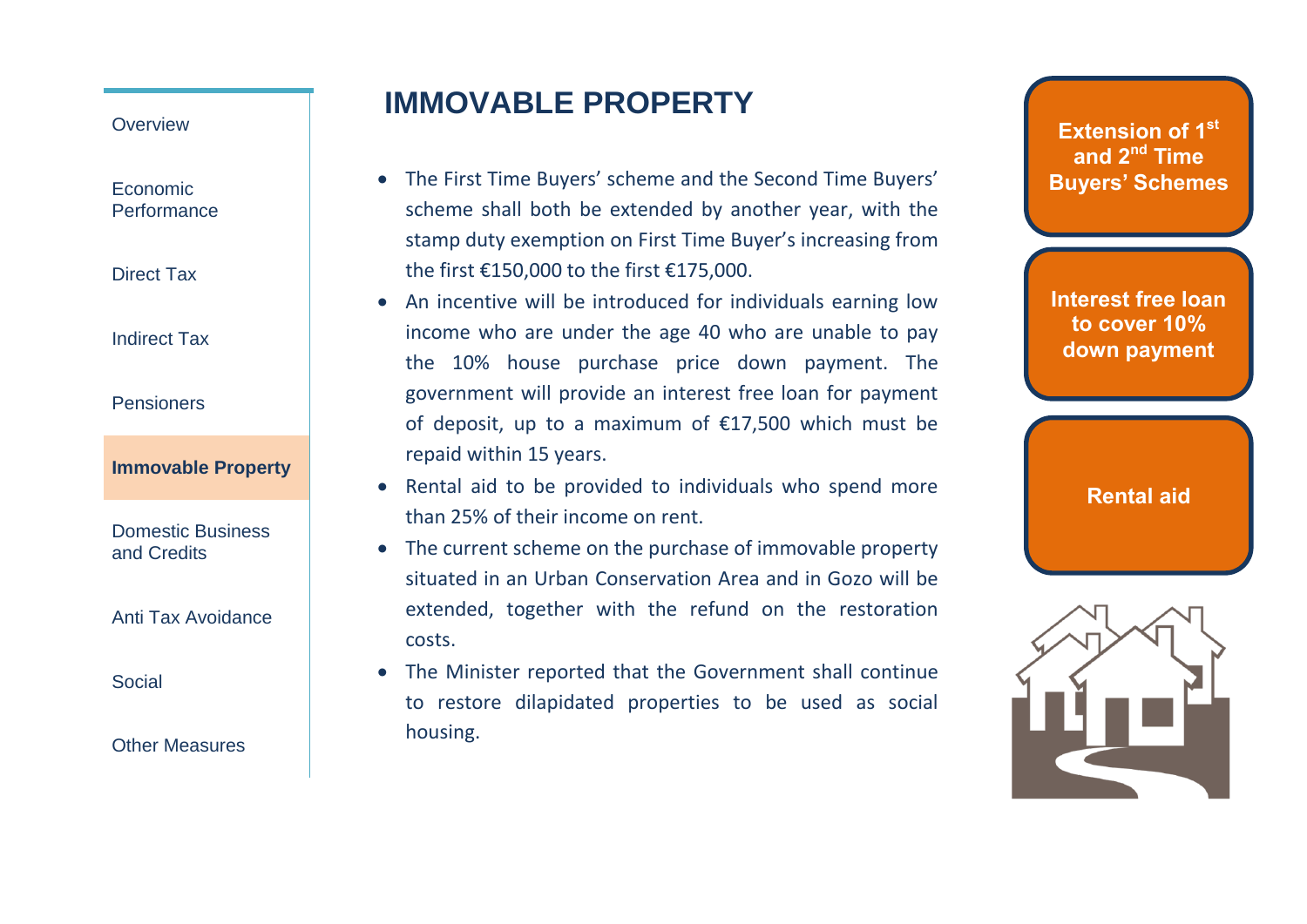Economic Performance

Direct Tax

Indirect Tax

**Pensioners** 

Immovable Property

**Domestic Business and Credits**

Anti Tax Avoidance

**Social** 

Other Measures

# **DOMESTIC BUSINESS AND CREDITS**

- The 1.5% reduction of stamp duty applicable on donations to family members of business property and securities has been extended.
- Malta Enterprise shall introduce new incentives which will aid construction operators to replace equipment with new machinery which is less harmful to the environment, with the grants amounting to a maximum of €200,000.



**Extension of 1.5% reduced duty rate for family businesses**

> **Grant up to €200,000 to replace equipment**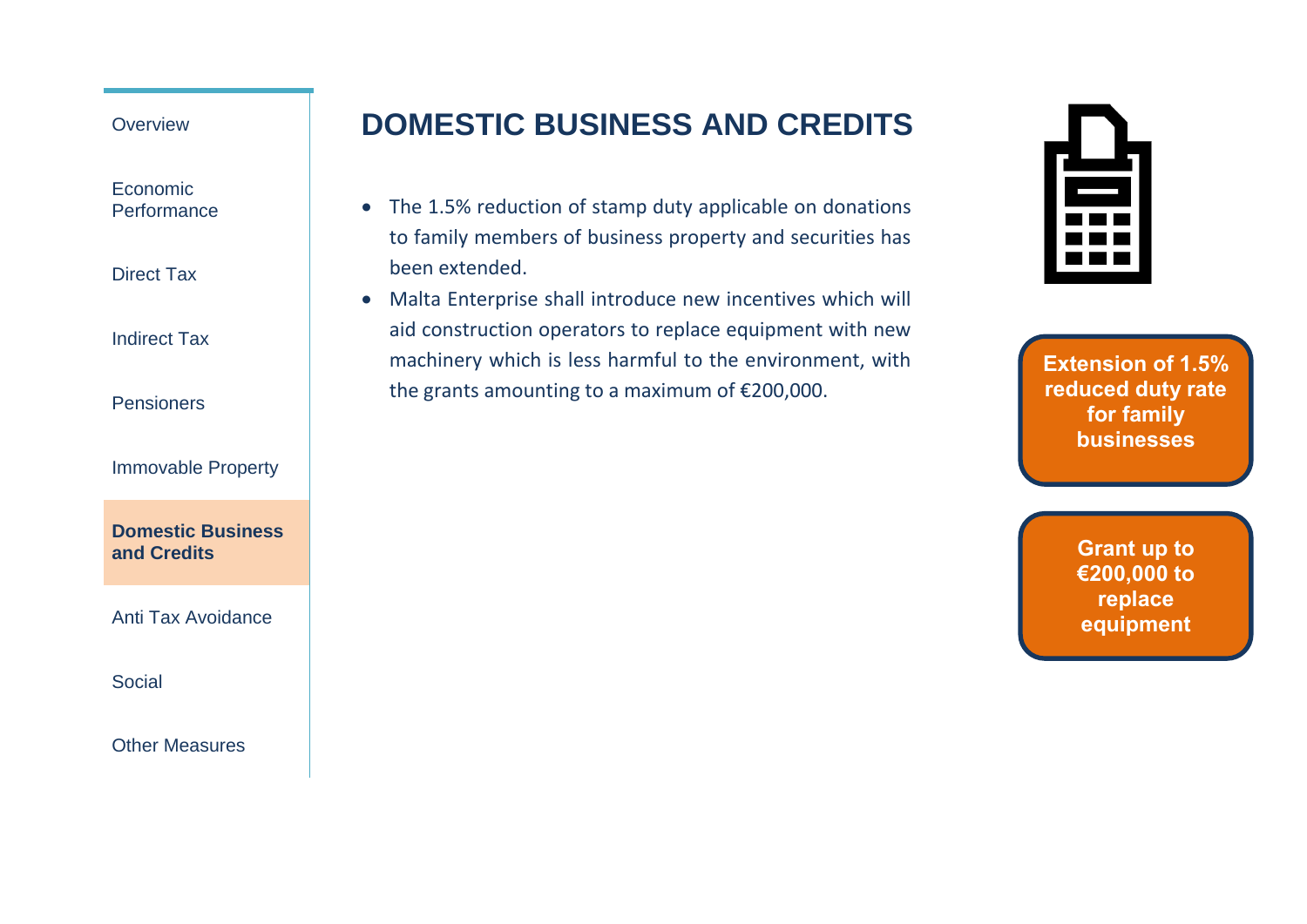Economic **Performance** 

Direct Tax

Indirect Tax

**Pensioners** 

Immovable Property

Domestic Business and Credits

#### **Anti-Tax Avoidance**

**Social** 

Other Measures

# **ANTI TAX AVOIDANCE MEASURES**

- The Minister reported that fiscal evasion has been reduced by 8% in one year.
- From 2020, a €10,000 cash transaction limit will be imposed on high-value purchases.
- The Finance Minister reported that the Government has prepared a detailed report in order to implement the recommendations listed in the Moneyval report.
- Financial Organised Crimes Agency will be introduced in order to work in collaboration with the Economic Crimes Unit. Further checks and incentives have been introduced by the MFSA and the FIAU in order to combat money laundering and terrorism.

**€10,000 cash transaction limit**

**New Agency to combat money laundering**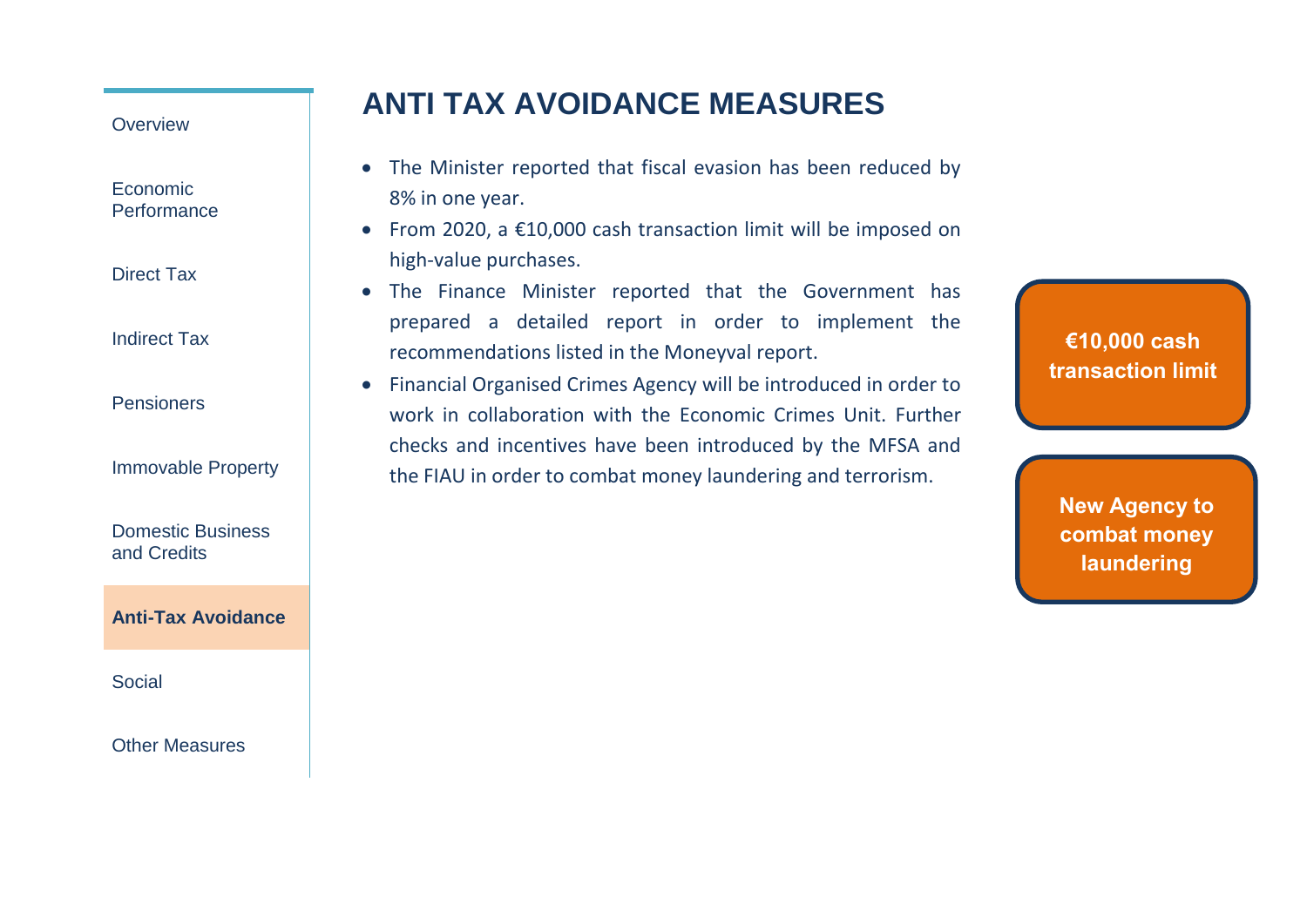Economic **Performance** 

Direct Tax

Indirect Tax

**Pensioners** 

Immovable Property

Domestic Business and Credits

Anti Tax Avoidance

**Social** 

Other Measures

# **SOCIAL INCENTIVES**

- An additional day of leave entitlement shall be introduced in 2020, resulting in a total amount of annual leave at 27 days.
- Parents who leave work to care for their child with a rare disease will have social security contributions they miss accredited to them, up to a maximum of eight years.
- Persons suffering from cancer will have their sick leave conditions revised (on a case by case basis).
- A new bonus amounting to €300 for every child born or adopted as from 1 January 2020.
- Those who were part of the initial group of people who installed PV panels within their homes would be entitled to a grant of up to €1,000 to cover the cost of installing the battery system in their home.

**Additional day of leave**

**€1,000 grant for PV panels**

**€300 bonus for every child**